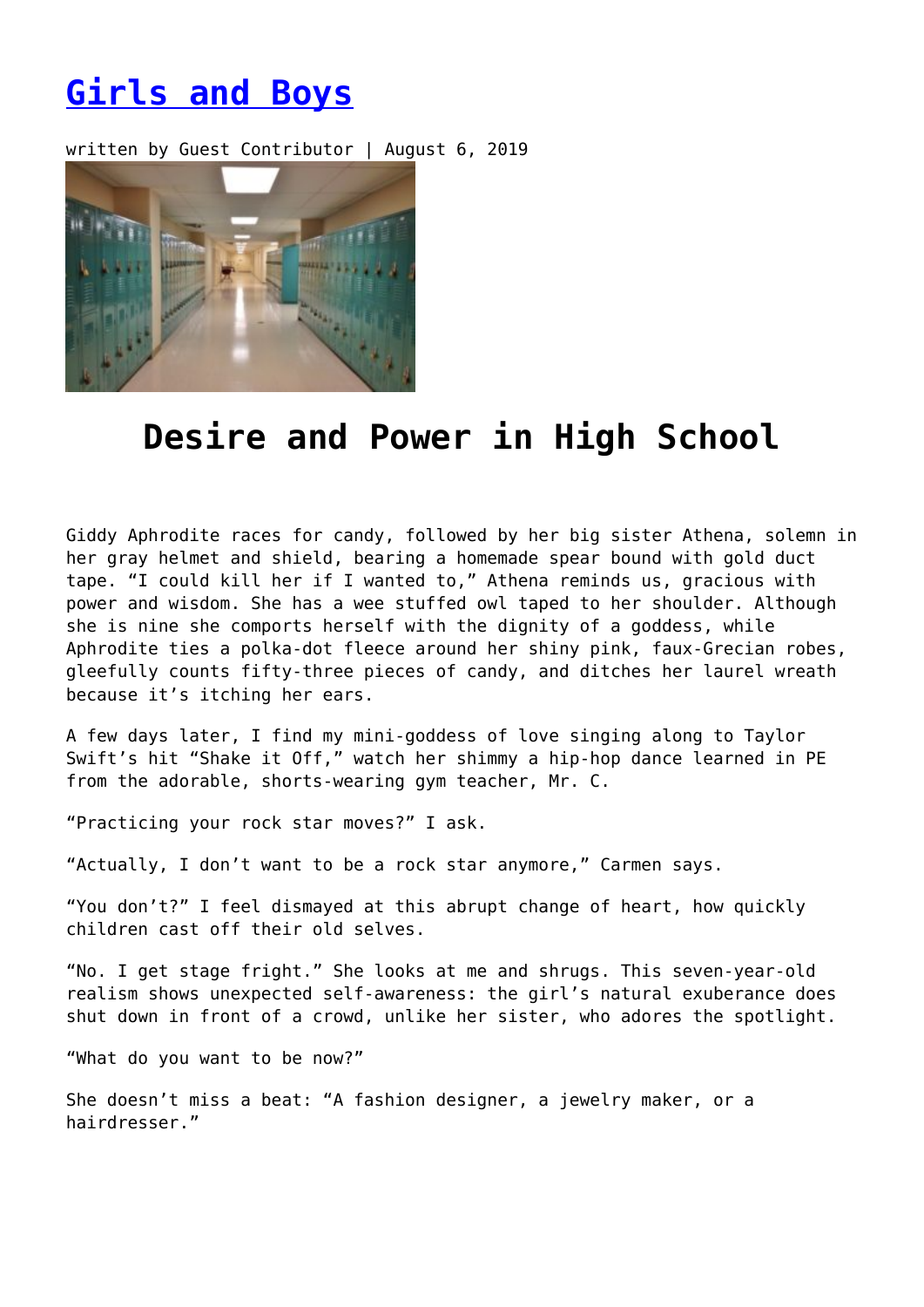

Meanwhile my oldest sketches a

diagram labeled Fourth Grade Popularity Map, a series of concentric circles around a star. The girl at the center is a thick-lashed brunette named Caitlin whom my child played with at recess for one week in first grade. I've seen this Queen Bee in the halls with her giggling acolytes. She possesses that elementary school *je-ne-sais-quoi*—a precocious allure paired with a cool hint of meanness. I ask Emma where she herself is on the Popularity Map and she points to a stick figure on the outermost circle without seeming to care.

She's proud of her drawing, how she's rendered the complex social dynamics of school into figurative geometry. She seems genuinely unfazed by her outlying position—if anything, she wears it like a badge of honor.

\*

Driving back into the high school parking lot after 23 years was a kind of time warp. The sprawling brick building still looked like a prison, a fixture I'd once fantasized about demolishing with a rocket launcher. I found an empty spot facing the football field and checked myself in the rear-view. Took three deep breaths. Applied rose-tinted lip balm, not lipstick— nothing to mark me as trying too hard. Nothing too grown-up or, god forbid, Cougarish.

I was visiting the AP English class to read and talk about poetry, and the return felt symbolic, a Phoenix-from-the-Ashes moment: the nerd come into her own power, returning to the scene of her deepest unhappiness (those murky halls and battered lockers) with her first book tucked in her bag. I thought it mattered what I wore to AP English. I'd even Facebooked the question and polled my friends: a classy dress, or jeans and boots? Jeans, most people voted, so there I stood in my premium denims, tapping my harness boots outside the locked doors.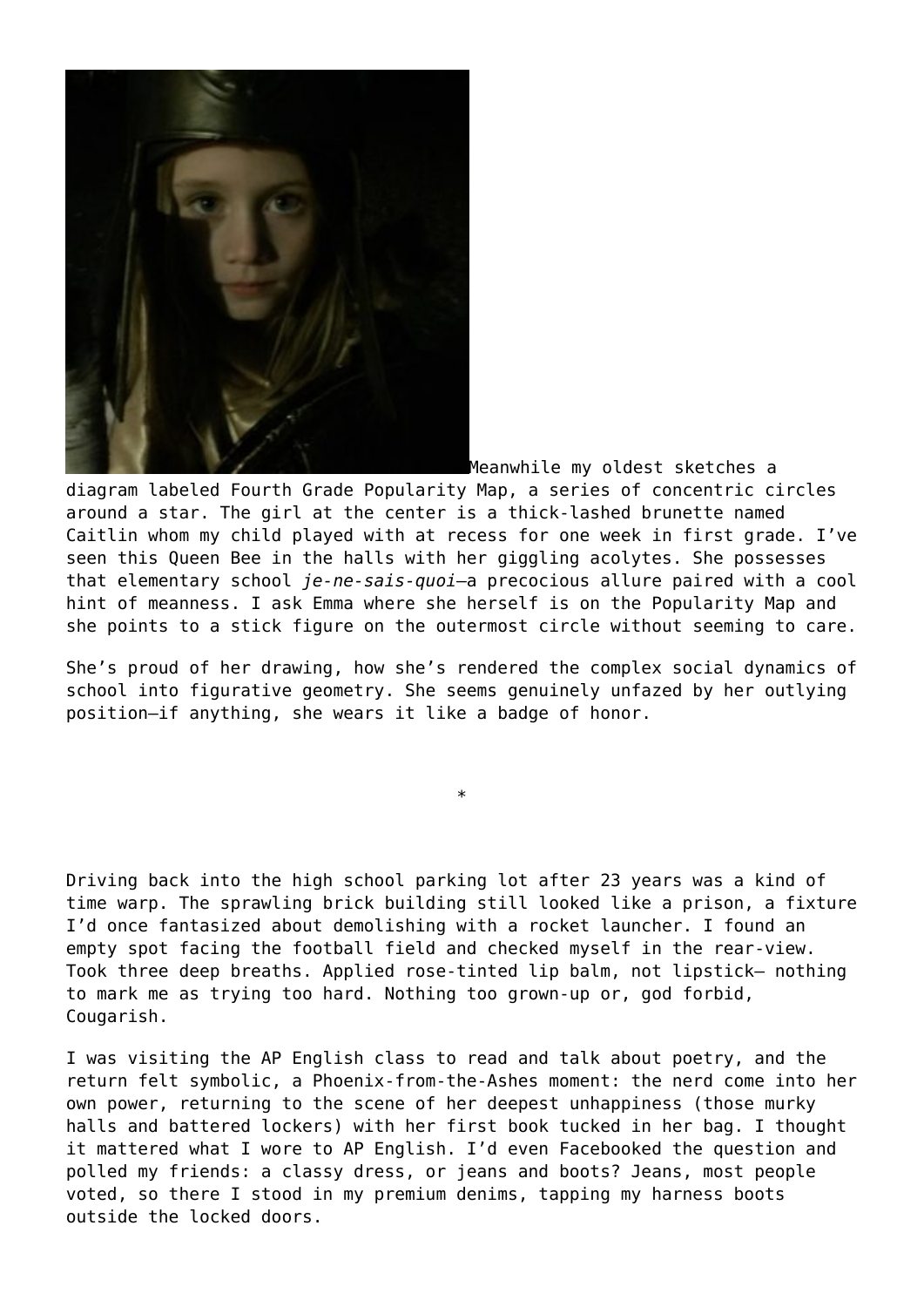I had to be buzzed in by the front office. I was a stranger now; I required a visitor badge. A palimpsest of memories overwhelmed me, set off by the checkered floors, the smell of cleaning polish and chalk dust. I passed the band room where we hid on days we skipped gym in tenth grade, the smallest of transgressions for which we never paid. Suddenly, around the corner, thronged a clan of girls in tiny black short-shorts, wearing red fringed tee-shirts over visible bras, talking and laughing in face-paint and glitter, long shiny hair hanging down their backs.

It was Spirit Day, and there was about to be a Pep Rally.

Those two words sent a shudder of dread through my limbic brain. A Pep Rally—when I'd sat on the wooden bleachers with my Nerd Herd friends, fluffing my bangs with a sense of failure as we watched the five hottest soccer boys perform "Faith" by George Michael for the Air Band contest. Jason and Mark and Matt and Jimmy and Shawn wore Aviator glasses, leather bomber jackets and faded Levis, the letters F-A-I-T-H taped to their respective asses. Slim-hipped Jason Elliot was the cockiest of them all and strutted around like he was on MTV, lip-synching to perfection, a high school superstar who incited ardor and fear.

I remember my father telling me some people were destined to hit their peak in high school and I shouldn't let the bastards get me down. But I didn't care, I wanted to hit my peak at 14, 15, 16 . . . I wanted the easy sexuality of the popular girls, wanted to wear it off-the-shoulder like a fluorescent tunic from The Limited, flaunting my unearned prettiness in the middle of the cavernous gymnasium.

\*

Striding along in my black boots, the long gray hallways took me right back. I was on the outside, looking through a wire-screened window into the girls' locker-room. Dim light diffused the damp tunnel leading from the big gym to the showers. Shrieks, giggles and water splashing, the tiled floor scudded with a veil of mildew. The popular girls stripped off their soccer jerseys and paraded around in bras and panties. Jessica Harris shook out her black curls and unhooked her push-up—padded black satin, even for a soccer game—while I faced the corner wrestling my Champion racer-back over my head.

The horror of high school evokes visceral shame. The cool boys loping through the halls like a wolf pack, the humiliation of being invisible to them when I longed to be noticed, sought out, even hunted—but I was an honors-class girl in prairie skirts and shaker-knit sweaters, raising my hand every day in AP English, carefully retyping my Hamlet essay at night.

Jason Elliot was the King of the Jocks and I understood that he was an asshole. We heard he scrawled **AIDS KILLS FAGS DEAD** on the chalkboard in Mrs. Dunham's homeroom and never even got detention. All lean blonde swagger,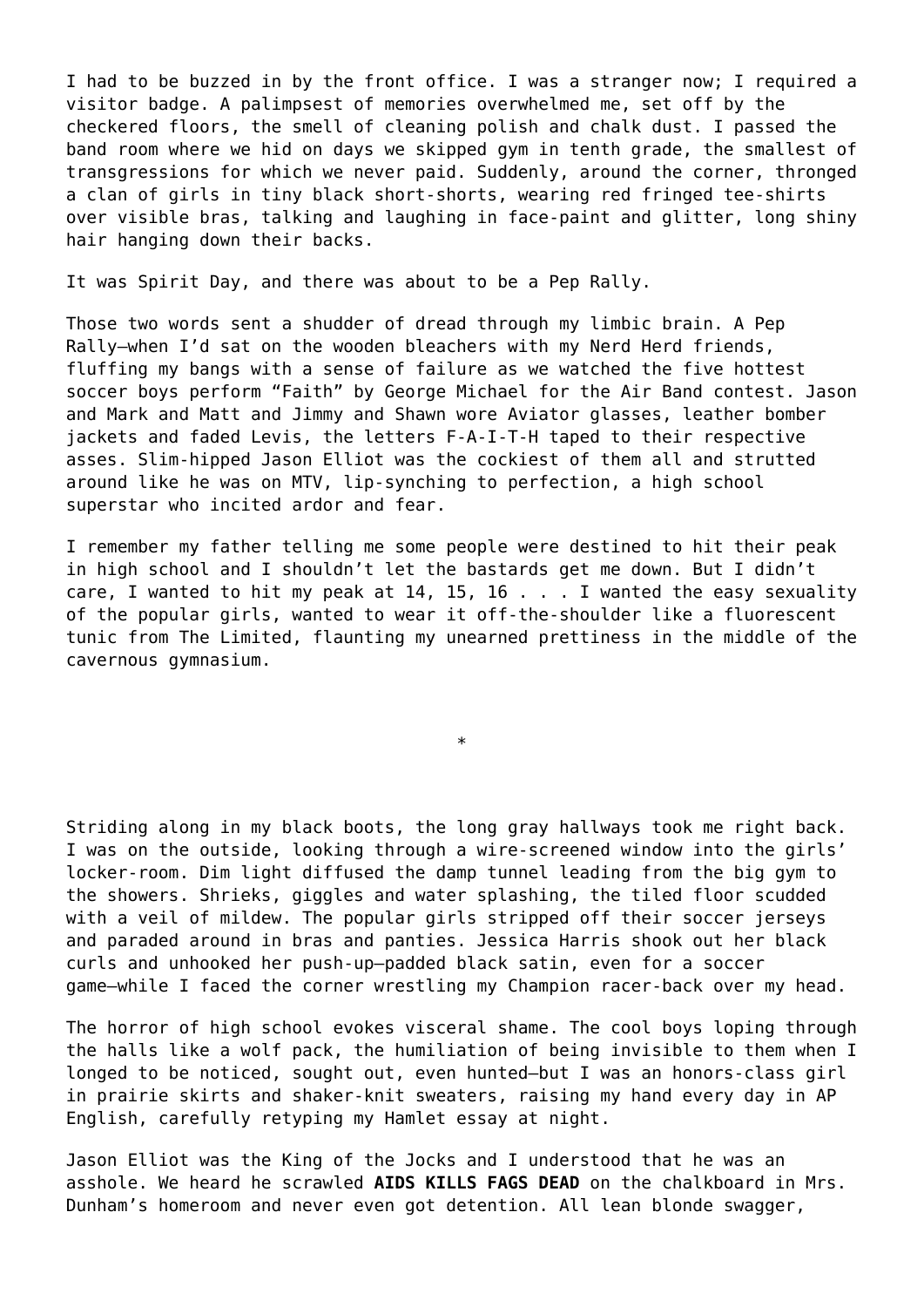Jason leered his dirty smile at the prettiest junior high girls and once famously said about seventh-grader Jessica Bruni (a leggy colt with liquid brown eyes, lean as my own firstborn): "Yeah, I'd fuck her— even though she doesn't have any hair on her pussy."

This was high school. You'd think I would know better. You'd think I would run the other way and find a nice boy who sang in the chorus, cross-country skied, and did all his Algebra homework, another college faculty brat like me. In fact I did find that boy—his name was Thomas but my friends called him The Tall Wonder. After I joined the ski team, I fell in love with him and for nearly eight months we did Everything But—third base in his parents' VW Vanagon with The Smiths *Louder Than Bombs* blasting our theme song: *Ask me, I won't say no, how could I?* But when TTW left for college, he did not write or call and I was alone again in autumn without a container for my longing.

That October my Nerd Herd friends went en masse to the Homecoming Dance. My mom drove me to the mall and we scoured the stores for a tolerable dress—a black velvet mistake with a swathe of electric-green tulle draping its padded shoulders. It was 1988— we wore our hair feathered or permed and our clothes too baggy. Heather Wang's mom chauffeured us to Friendly's where we packed into a booth and picked at fried food in our ill-fitting formalwear, our self-consciousness like a second skin.

At Homecoming it was the senior soccer captains who reigned. Jason Elliot and Matt Salazar danced effortlessly amidst a flock of gorgeous girls, taffeta and cleavage on display. The guys had taken off their sport jackets and loosened their ties and mirrored each other in loose-limbed ease, sweaty Alpha males radiating sexual charisma. I kept stealing glances at them from my spot in the Nerd Herd dance circle, where we did our usual little side-toside boogie. They were clearly half-drunk, not enough to be pathetic but enough to grease every movement with lust.

*I'm down with OPP yeah you know me . . .* The Soccer Kings glided over to sandwich Bitch Queen Melanie Chambers in her fuchsia strapless, grinding against her with arms in the air. Melanie pursed her lips with a surprised look, like "Oh you bad boys," but she played along and kept the hip-hop beat and the three of them moved in sync like a music video, like they were born to the exhibitionist glory of a dance floor ménage-a-trois.

I watched shamelessly, not hiding my envy. I couldn't help what I wanted—to be caught in the middle of a Jason-Matt sandwich, their hips locked with mine as the room pulsed with music, *Joy and pain . . . Sunshine and rain . . .* I closed my eyes and surrendered to the fantasy, never mind that I wasn't going to the after-party, that I'd never been invited to those kinds of parties. I planned to sleep over at Heather's house after the dance. We'd rehash the night and watch *Pretty in Pink*, stay up past 2 and sleep as late as we could, make scrambled eggs and eat toast with blueberry jam in the sunny breakfast nook. It was sweet, homemade fun and I always enjoyed it, but it could never replace the thrill of sex or regret.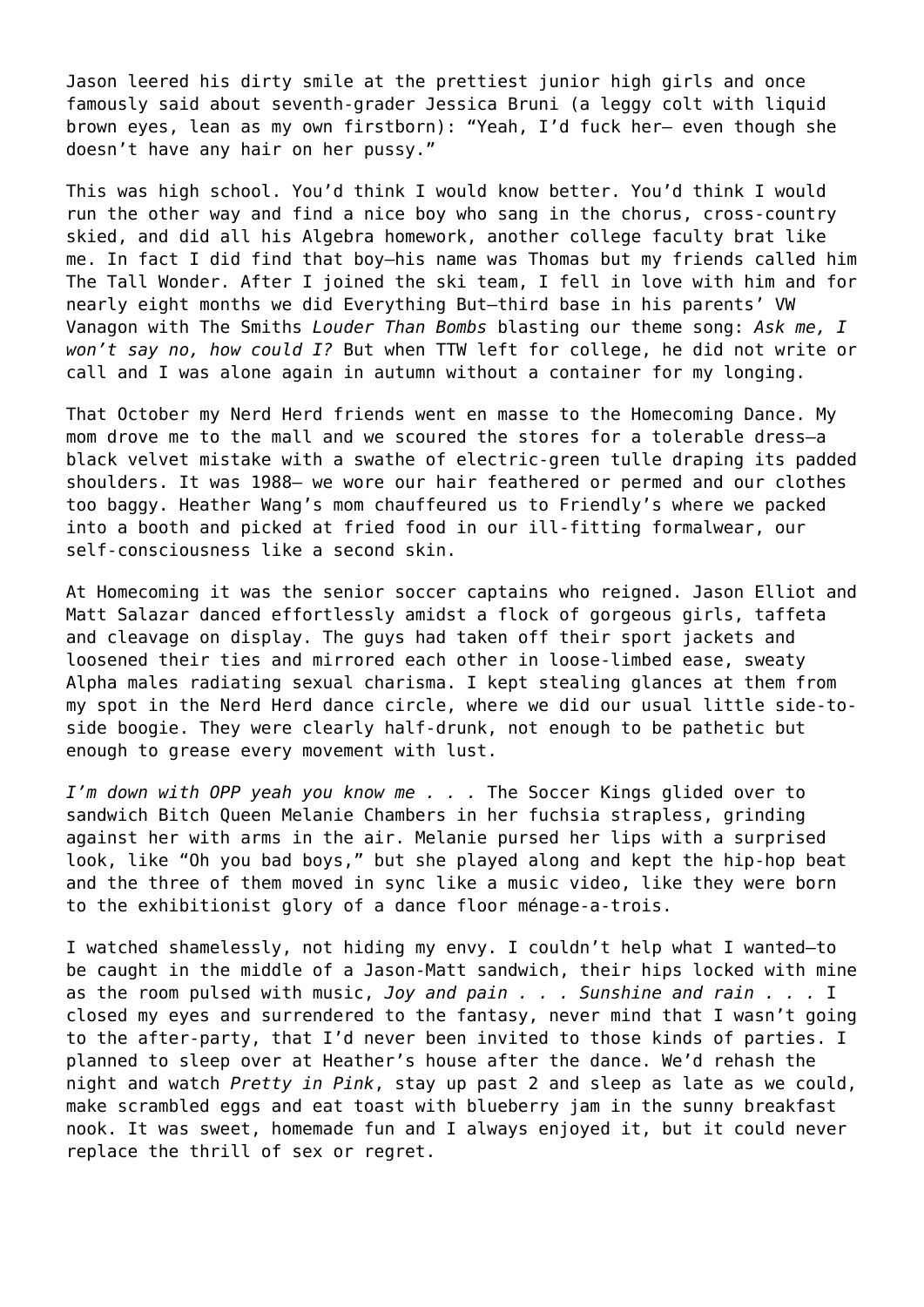I thought it mattered what I wore to AP English. But it was seventh period on a Friday and the whole building hummed with anticipation, a rhythm building like a distant army marching.

I had forty minutes to talk about poetry to a group of seniors clad entirely in red and white. Greylock jerseys, sweatshirts, varsity jackets— I was the only one not in school colors.

"You should've gone in your graduation gown," joked my brother after the visit, and sadly I realized he was right.

I'd been debating for weeks whether I could read the class my poem "Wanting It," a charged lyric about high school power, desire and identity, set in those very same halls. How bizarre that the institutional brick maze which defined my life for six long years existed now as it did in memory, unchanged since its 1960 construction.

Mr. Daniels, the jeans-wearing English teacher, sported a red Greylock sweatshirt himself. When he gave me the thumbs-up, I cleared my throat and read the risqué poem (albeit with less bravado than usual), but my delivery didn't matter because the students weren't looking. They all stared intently down at their desks, studying the Xeroxed lines. I wasn't expecting the strained silence afterwards, nor the question one boy asked, a lanky senior in a Santa hat and red opera gloves, his face concealed by red paint.

"What's the secret graffiti?"

"That's sort of the point," I said. "It's a secret. The speaker doesn't understand it, even though she wants to. And the graffiti is written in lip gloss on the locker-room wall, so it's invisible. No one can read it. No one gets the social dynamics of high school. Does that make any sense?"

Santa Hat shrugged. The rest of the class seemed mildly satisfied. I could sense their impatience tinged with lethargy, the slow minutes clicking by on the wall clock, countdown till the last bell released them to the Pep Rally.

So I read them another poem, this one about sixth grade, billing it as a nostalgic homage to 1980's fashion. I knew they'd had "80's Day" earlier that week. Nothing dated me as much as this fact. For them, the outfits we'd worn were costumes, not memories, the way we'd once dressed up as hippies in bellbottoms, reducing our parents' lived history to Halloween attire.

"What did you guys wear for 80's Day?" I asked. "Fluorescent?"

"Stirrup pants and big hair," one boy said.

"Izod Lacoste shirts with the collars turned up," said another.

"Pastels, long jackets—the Miami Vice look," Mr. Daniels added.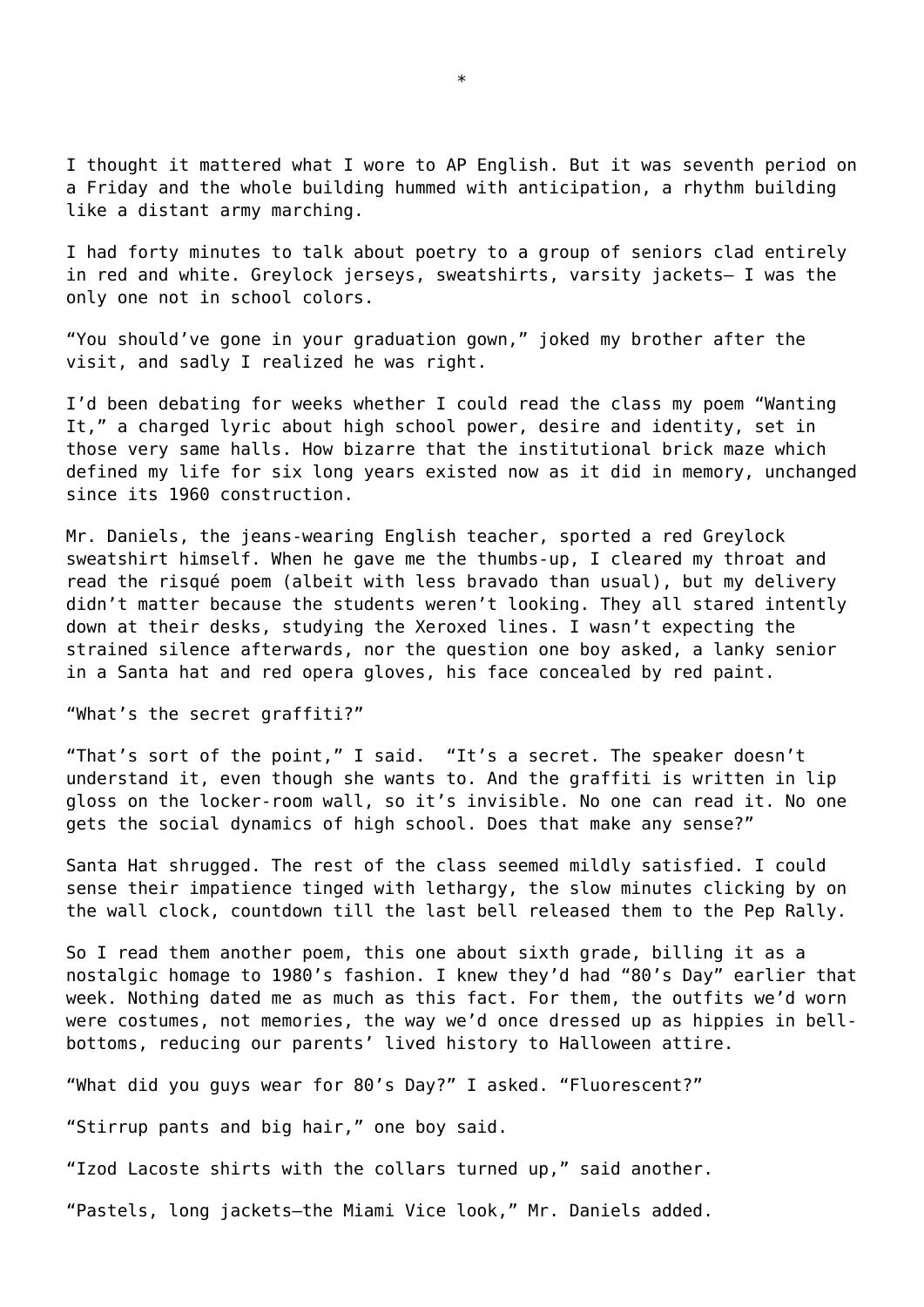None of the girls were talking. Not what I'd envisioned when I planned the visit, since it was the girls I wanted to reach, the ones who believed they weren't enough. Three of them sat in a row by the windows and watched me but did not speak. I read the stanza about Ralph kissing me at the sixth grade dance at the Little Red Schoolhouse (still down the road but now defunct), and a slim lad in a cross-country windbreaker raised his hand.

"Is that all you write about, you know—girls and boys?"

I half-laughed at his daring. I wanted to defend my material, reply with dignity: "Of course not. I write about the great subjects of Poetry—love, loss, the passing of time…" But I admitted he was right: I was obsessed with desire, although I also wrote a lot about the weather.

The stamping pulse of the Pep Rally vibrated the building. The bell rang like a spell breaking and it was amazing how quickly those kids disappeared, shouldering their backpacks in a horde of red and white. Then I was alone with Mr. Daniels in my boutique denim, two adults with children of our own, lovers of literature who spoke the same language. My outfit hadn't mattered, though maybe the poetry had. I was a grown-up now—a mom, not a siren—and thus invisible to the next generation.

\*

Here's the secret I haven't told you: I hooked up with Jason Elliot, King of the Jocks, not once but several times. I still dream about him occasionally—he enters my sleep like we're in high school and I'm always sneaking around trying to get with him alone. One night I went to his room in a rambling hotel and we rolled around in our underwear on the rug until he had to go find some other girls—the popular clique, dressed glam and ready to go clubbing. I knew he was using me but I didn't care. I was shameless with desire; respect and reciprocity had nothing to do with me. Feminism had flown out the window like a lost songbird while I lay prostrate on Jason's carpet, hungry for his hands on me again.

In real life, he's an actor in New York, moderately successful, with a cameo in *Batman* as his claim to fame. When I googled his headshot, I saw he'd cultivated the rugged look, his strong jaw grown stronger with age, adorned with a salt and pepper goatee.

I remember the first time I talked to him alone. I'd played the voyeur for years but suddenly we were face to face at the Senior Sleep-out on a bare hillside up on the Taconic Crest, the beer on his breath a mild aphrodisiac that gave me the nerve to speak.

"What are *you* doing here?" I asked. I was the senior now, it was my class sleep-out—a late-spring rager in a notorious field hidden from the main road, a secret from cops and parents alike. Jason had already gone off to college why was he crashing this party?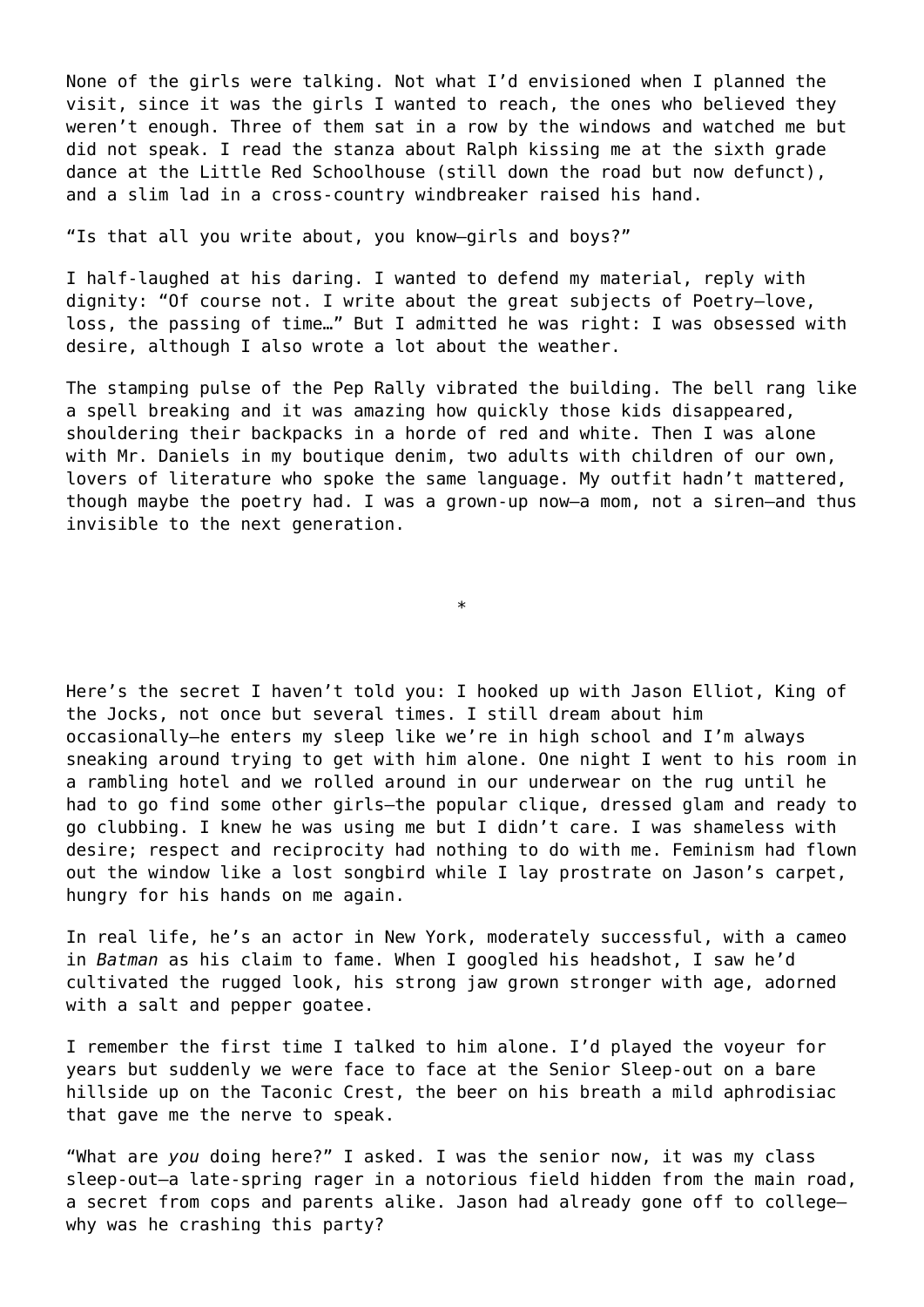"I wanted to look at the stars," he said, gesturing to the indigo dome above us pinpricked with light. I laughed.

"That's a good line," I said. "Romantic. It must work on all the girls."

"But not on you," he said, grinning.

"I like my seduction a little more original."

I couldn't believe it. I was standing in the twilight flirting with Jason Elliot, who claimed to have grown more sensitive at Hobart, outgrown his offensive high school behavior, changed into a person of substance, an Artist. He was majoring in theatre, reading the works of Shakespeare. We lay back in the damp grass beyond the party's epicenter, lame as usual: a keg and a campfire, a few pickup trucks, boys chugging while drunk girls danced around a boom-box. We watched couples slip away to hook up in the shadow of the spring woods. I could have gone with him then but an uncharacteristic sense of propriety came over me, a kind of willful pride— not to betray how much I'd wanted him, not to seem easy or slutty in his eyes.

Hard-to-get was not my game but I played it with Jason for a few years on and off, when we ran into each other in town on vacations. We shared intense conversations on barstools and dirty-danced at The Red Herring, kissed briefly in an alleyway behind The Purple Pub. One sloppy New Year's Eve, I toyed with him again at a party on Park Street, in the overheated house of a popular girl who'd hated me in high school. The red vodka Kool-Aid had gone straight to my head, dissolving the old boundaries. I was having fun, feeling pretty. A fine sugar snow sifted down outside as Jason led me into the garage and pressed me up against the wall where the father of the house hung his tools. We made out among the wrenches for a few torrid minutes until my exsummer-boyfriend Shawn Smith pulled him off me and slugged him. A posse of kids gathered to watch and cheer as Jason and Shawn, former soccer captains who'd once rocked the Air Band contest, fought each other over me.

Reeling alone in the snowy yard, I started to cry. I'd gotten what I thought I'd wanted but I felt cheap and trivial, dismissed by the macho performance. To top it off, I was too drunk to drive home. I called my mom for the first time begging for a ride, and she came to get me in the Chevy Suburban without a guilt trip or an inquisition. Sheer relief as she pulled into the driveway of the now-shameful party-house, her glittery bumper-sticker shining in the streetlights. MAGIC HAPPENS.

In my revisionist history of high school, I remained an outsider— the unpopular honors-class good-girl with her face pressed to the glass, always looking in at the cool kids' lucky fun. The scenes I've curated spool by to a kicking 80s soundtrack—Prince, Depeche Mode, Simple Minds— pure synthesized sex and loneliness. In the movie of my adolescence, I'm the unseen victim,

\*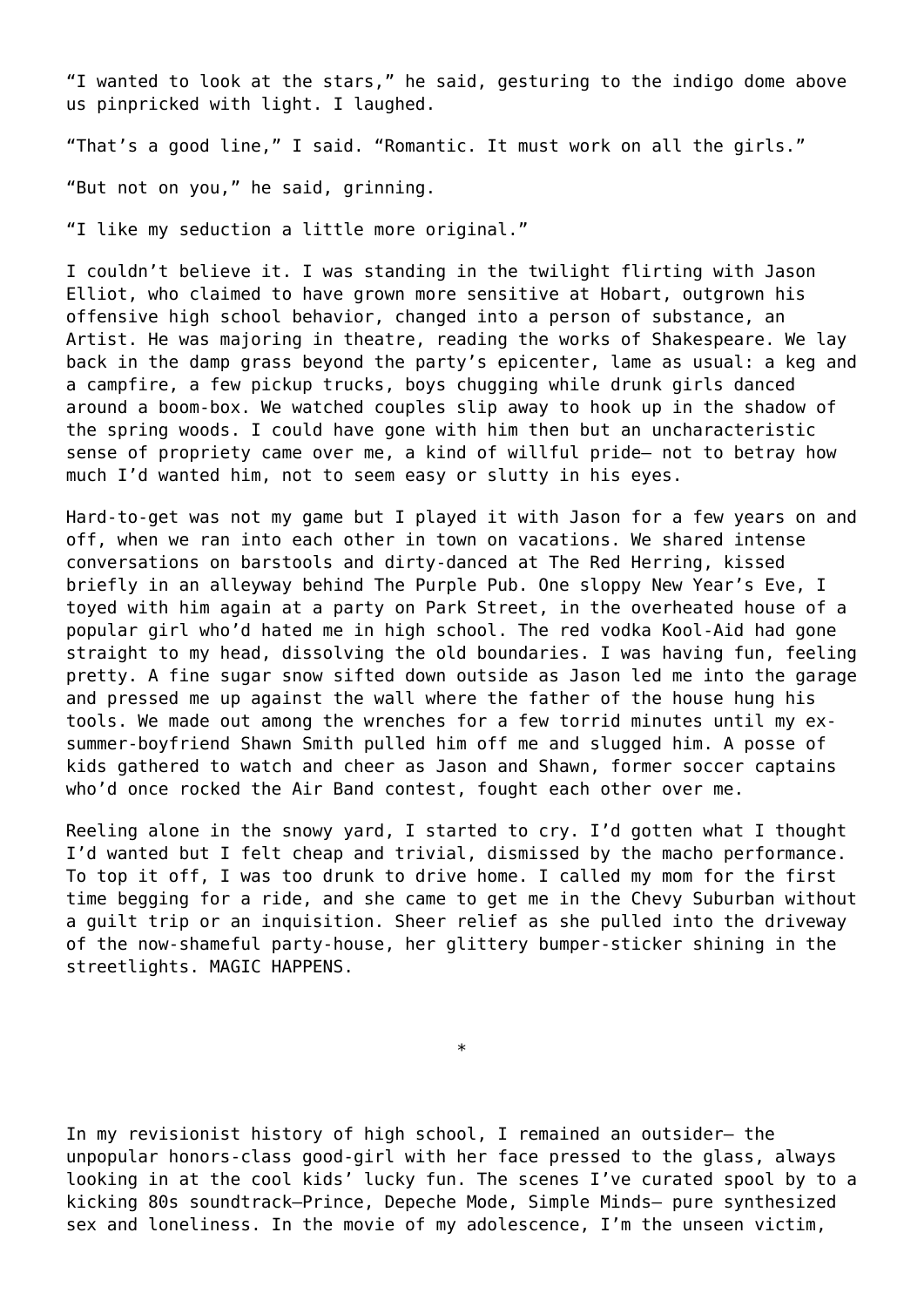some outcast-nerd love child of Ally Sheedy and Anthony Michael Hall conceived on the set of *The Breakfast Club*.

"I never really believed that was the whole story," said my skeptical husband. I'd come back from a weekend reunion with Stacey and Sarah, my high school best friends, who'd reminded me of our senior year antics, my wildfire instincts, how I'd driven across the county late one night to hunt down a college guy who'd treated me like garbage.

In Stace's Ford Fiesta we'd blared Madonna and sped through the sleepy mill town of Dalton, Massachusetts. We parked by the guy's house and before I could lose my grit or my rage, I strode up to the door, rang the bell, and when he appeared, bleary-eyed in his white pajamas, I slapped him once-twicehard across the face. My friends said they could hear the second hit from where they hid in the bushes, trying not to giggle.

"Di, you are bold as shit!" Stacey yelled as we jumped back in the car, and for awhile I felt it— I felt bold and lucky and invincible. I got in early to an Ivy and captained the girls' ski team to a state championship and wrote secret love poems in my English notebook. But I didn't have a boyfriend, nor the slimmest possibility of one, and had to accept a sympathy date to the prom with the short, unsatisfying Mick Benedetti. Is that why I needed to change the story looking back, create a simple myth of unloveliness rather than the complex lived experience it all was?

In the Senior Superlatives issue of *The Greylock Echo*, my classmates voted me *Most Likely to Succeed*, a dubious honor and fraught with anxiety, since I had no clear direction in life and couldn't imagine what adult "success" might look like. I wore a button-up cream blouse to the photo shoot and posed with Steve Haverback, the male Most Likely clad in jacket and tie, reading the *New York Times* in front of the Mt. Hope mansion. A sliver of me was proud and the rest embarrassed. I knew it was a sham appointment, knew we were both puppet presidents. All the power resided in the cabinet: just open the paper and read the Superlatives everyone prized—*Best Looking, Best Body, Best Hair, Best Eyes*— all the posts locked down by the popular clique.

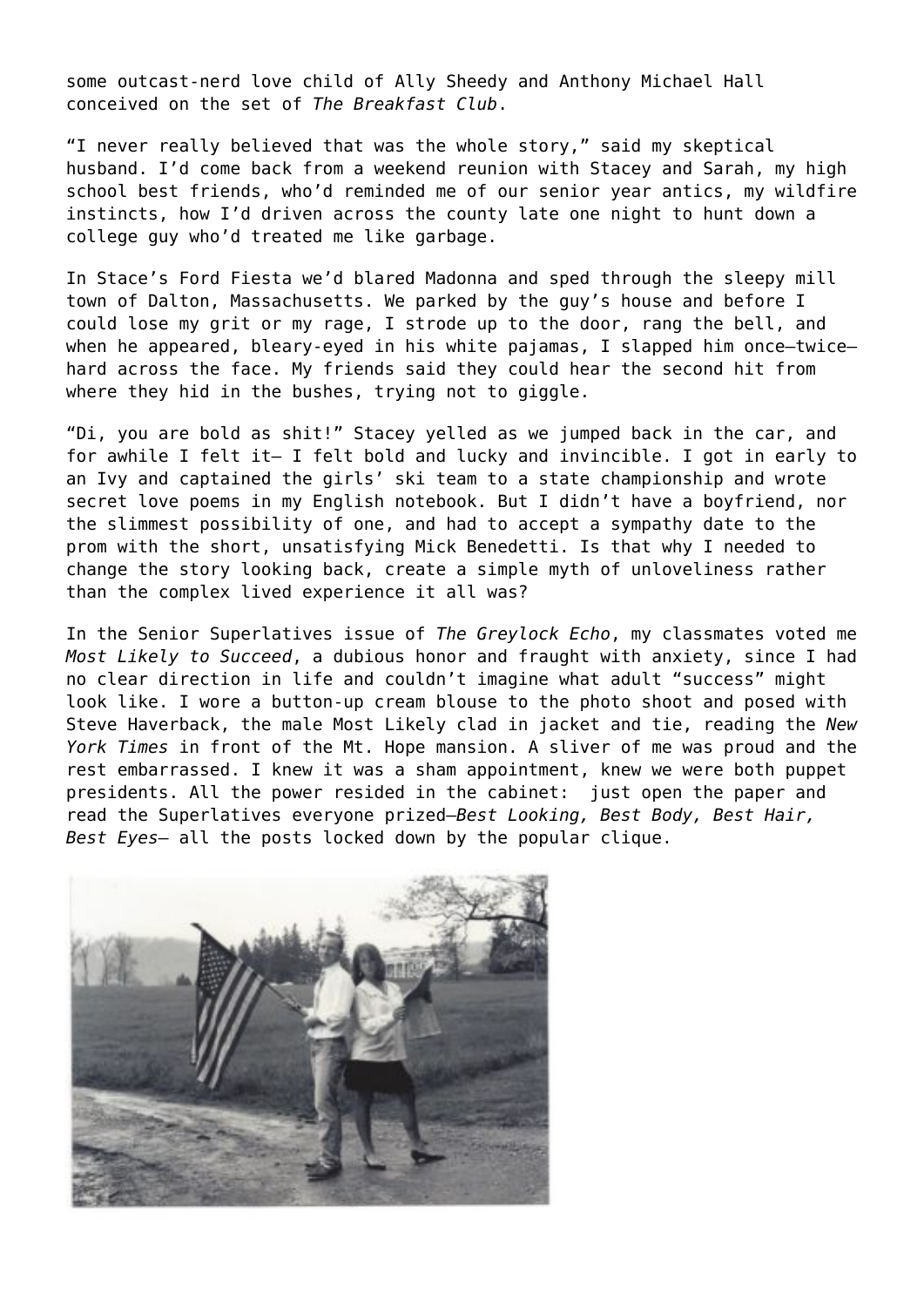"You should come check out the Pep Rally," Mr. Daniels said in the now-empty classroom.

I tried to find an excuse, but he interrupted.

"The whole vibe is different now, there's this genuine school spirit. The sports teams make up dances and we have wacky contests between the classes and the teachers. Real positive energy. It'll be fun!"

So I found myself walking down the eerie route to the gym: past the auditorium, past the band room, past the art studio and the home ec. room, where we'd made buttery popovers, sewed stuffed animals and learned about fallopian tubes and the life cycle of a pimple. Why they showed us puberty movies during home economics I never understood, but it left a residue of humiliation over everything we baked.

*Boom Boom Chh! Boom Boom Chh*! A thousand feet stamped in a steady rhythm, a low hum of cheering swelled to a roar. Past the glass cases filled with shiny trophies, past the multi-purpose room and into the gym, bleachers packed with red and white faces screaming their lungs out. Nobody noticed me skirt the sidelines behind Mr. Daniels, because the Senior MCs were already taking the mic and rousing the crowd to yell louder. Testosterone emanated from the senior class bleachers—the biggest guys all jammed together trumpeting their power and pride.

I lasted about fifteen minutes, long enough to watch the *Wrap Your Teacher Like a Mummy* toilet-paper contest, and the Boys and Girls Soccer teams doing separate choreographed dances to Taylor's "Shake It Off." They looked like kids but they danced like pop stars, especially the girls' captains—sashaying around in ripped shirts and short-shorts, long locks swinging, hips shaking to the beat, confident in their hotness and flair, vamping it up for the audience. Some girls did look a bit awkward out there, but they were flanked by their teammates and everyone was dancing, grooving in a swirl of confetti. I took out my phone and shot a quick video to show to my girls. *This was my high school*, I'd tell them. *This was where I read poetry today. The kids there love Taylor Swift, too.*

I'd like to say I didn't give a shit anymore about popularity or prettiness, that I'd resolved all my adolescent demons in one afternoon. I'd like to pass on to my daughters the kind of guts it takes to get up and dance in front of the whole school, or the other kind of guts—not to care. But they're still in single digits and seem to believe they're cool. Polyester goddesses with pumpkin-totes of candy, fearless outliers on the Popularity Map, they remain untouched by the fire of social scorn. I'm waiting, waiting—only a few more years. Somehow by seventh grade, I learned my chief value lay in my sexual currency. Somehow I gave over my power to boys. It's taken me decades to